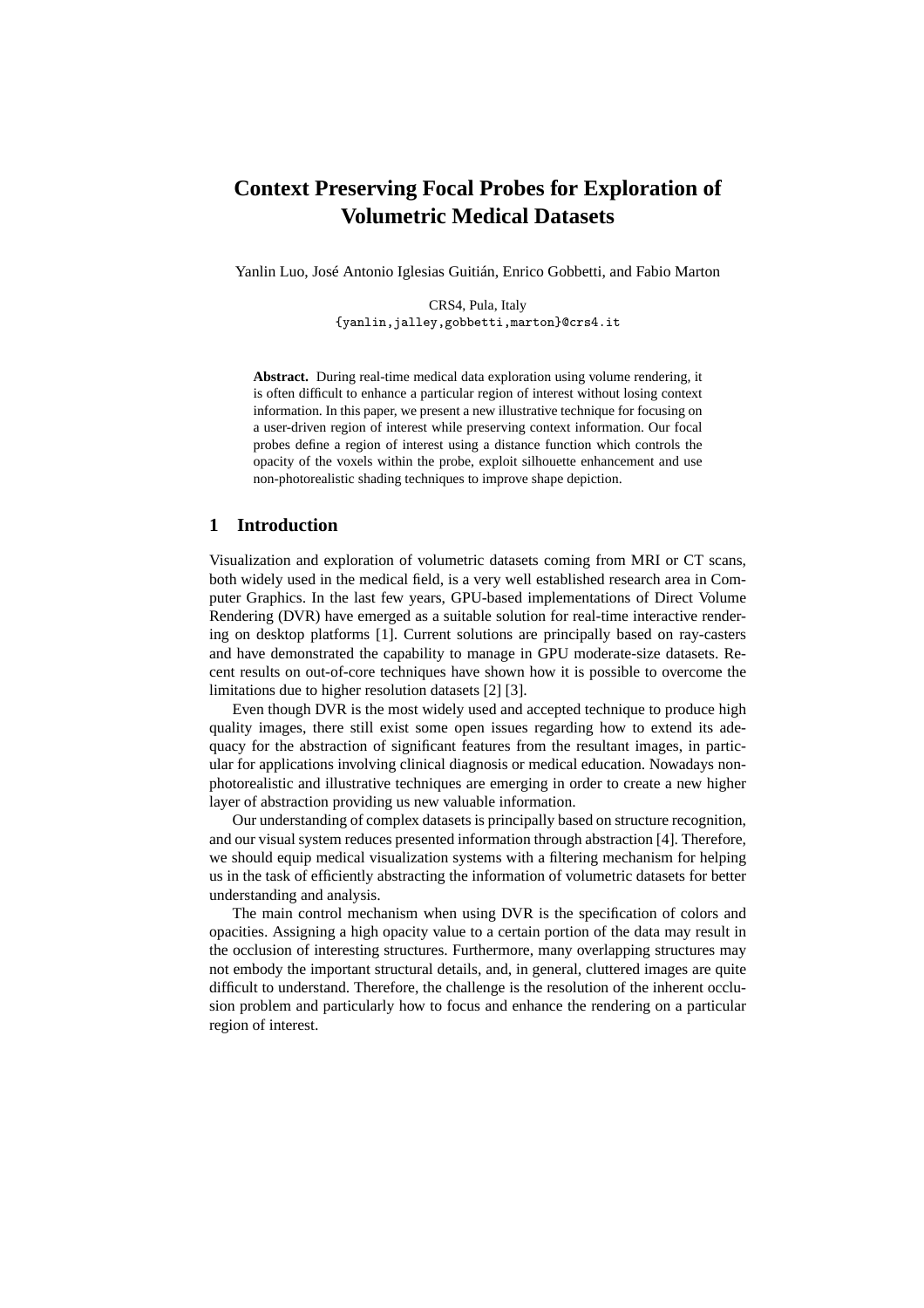Looking into human mental models, we know that the visual information gathering is not a continuous process. The human eye is capable of performing from two up to five fixations per second [5], and gathering and processing of information only occurs during an eye fixation. The eyes rest on a point of the stimulus while the focused information is visually gathered and processed [6]. A motion in the human visual field periphery causes an eye reflex by which an observer focuses on a moving object, differentiating three basic categories of motions in the three-dimensional space: translation, rotation and change of an object's shape [7].

A reasonable idea is, thus, to emphasize our region of interest by decreasing the weight of other parts which can create an occlusion effect or disturb our attention. In this paper, we present a context-preserving enhancement technique based on a focal probe model for exploring volumetric medical datasets. In our model the region of interest is defined by a distance-based function which decreases the opacity of the voxels far from the center, enabling the context-preserving effect. The presented model allows the user to translate, rotate or scale the probe according to the requirements of the region of interest. The probe guides the viewer's attention to its focus region where traditional DVR combined with illustrative techniques are used in order to render and enhance volumetric shapes.

The paper is structured as follows. In Sec. 2 we introduce GPU-based approaches for DVR, as well as non-photorealistic illustrative techniques and context-preserving volume rendering. In Sec. 3, we describe our context-preserving model based on focal probes presenting rendering results in the Sec.4 and conclusions in Sec.5.

#### **2 Related work**

GPU accelerated volume rendering has become a very well established research area. We refer the reader to the recent book of Engel et al. [1] for a survey on GPU volume rendering. In order to solve the problems due to higher resolution datasets we employ an out-of-core based approach which is based on the management of a hierarchical multiresolution structure in conjunction with adaptive loaders. For a deeper survey on our volume rendering core technology we refer the user to the recent publication of Gobbetti at al. [2].

Our approach to efficiently abstract significant features from the resultant images coming from DVR and its GPU-based implementations, fits within the framework of illustrative visualization.

Traditional illustrative non-photorealistic rendering techniques typically mimic the style of traditional illustrations. They take advantage of the illustrators long experience in depicting complex structures or shapes in an easily comprehensible way. Ebert et al. [8] combine some physics-based illumination model with non-photorealistic techniques to enhance the perception of structure, shape, orientation, and depth relationships in a volume model. For similar purpose, different stylistic choices have been used in traditional medical illustrations, such as silhouette or contour enhancement, pen-andink, stippling, hatching, etc. For example, Treavett et al. [9] describe algorithms based on pen-and-ink illustration which are integrated within a traditional volume rendering pipeline. Lu et al. [10] develop a direct volume illustration system that simulates tra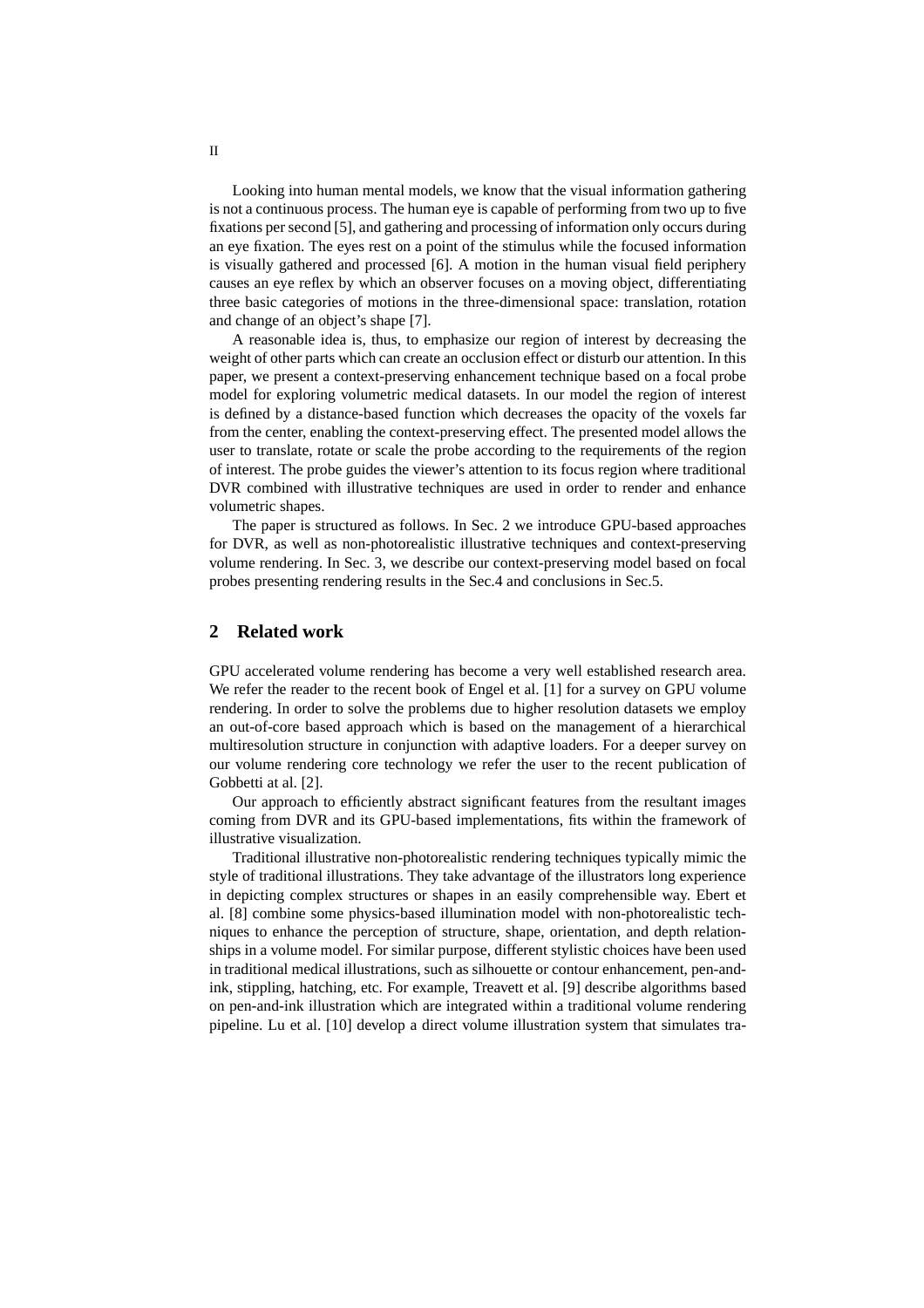ditional stipple drawing. Nagy et.al [11] give an approach combining line drawings and direct volume rendering. Dong et al. [12] introduces volumetric hatching directly produced from medical volume data.

In this work, we are interested in techniques for emphasizing details of structures which are in focus and for reducing clutter while preserving useful context information in nearby areas.

Context preserving volume rendering focuses on solving the problem of which part of the volume must be emphasized, and what kind of rendering style is more suitable to enhance this part. At the same time, it faces the problem of how to avoid the collateral effects of losing important context information, maintaining enough visual cues for de-emphasized or less important parts. The main approaches generally rely on exploiting a way to decrease the importance of the less relevant information in favour of a region of interest. Hauser et al. [13] propose the two-level volume rendering model allowing visualization of volume data with important inner structures together with semi-transparent outer parts as context information. They integrate different rendering modes and compositing types, such as DVR, MIP, or tone shading for the inner part of the volume and contour enhancement for the outer part. Cohen et al. [14] discuss in depth how information visualization ideas can be applied to scientific visualization in an effective way. In particular, they combine the "focus and context" concept with distortion effects to improve understanding of large volume datasets. Viola et al. [15] introduce importance-driven volume rendering, where the emphasis can be automatically put on the part which has been assigned more importance. Ropinski et al. [16] propose volumetric lenses to interactively focus regions of interest, rendering the parts of the volume intersecting the lens, which is defined by a convex 3D shape, using a different visual appearance. Bruckner et al. [17] suggest to use cut-away views to focus the attention on the intersection region and ghosting views which tends to generally give a better impression of the spatial location of the object in focus.

Context-preserving in volume rendering can be also achieved by exploiting lighting intensity as an input to a function for opacity variation. Bruckner et al. [18] use this idea to reduce the opacity in rather flat regions oriented toward the light source. Parts of the volume receiving less lighting are renderered as semi-transparent silhouettes helping to preserve context information. Krüger et.al [19] present a method which enables the user to focus on a particular region, using defined parameters such as the size and location of the focus, a weight for the context, and material properties. An approach similar to ours is the one proposed by Zhou et. al [20], which emphasizes a region according to the Euclidean distance from the sampled voxel to a sphere center. Tappenbeck et al. [21] employ distance-based transfer functions, which allows to hide, emphasize or color structures based on their distance to a relevant reference structure. In our approach, we exploit the pq-distance to give a focus shape consistent with a probe defined by a superquadric function. Furthermore, we propose to combine relief shading techniques for enhacing the focus region with a better shape depiction and silhouette darkening effects. For preserving context information, we use an adaptive voxel dependent transparency and perform the clipping of voxels in regions which can create image clutter.

Silhouette enhancement is typically based on gradient or curvature estimations. Csbfalvi et al. [22] visualize object contours based on gradient information as well as on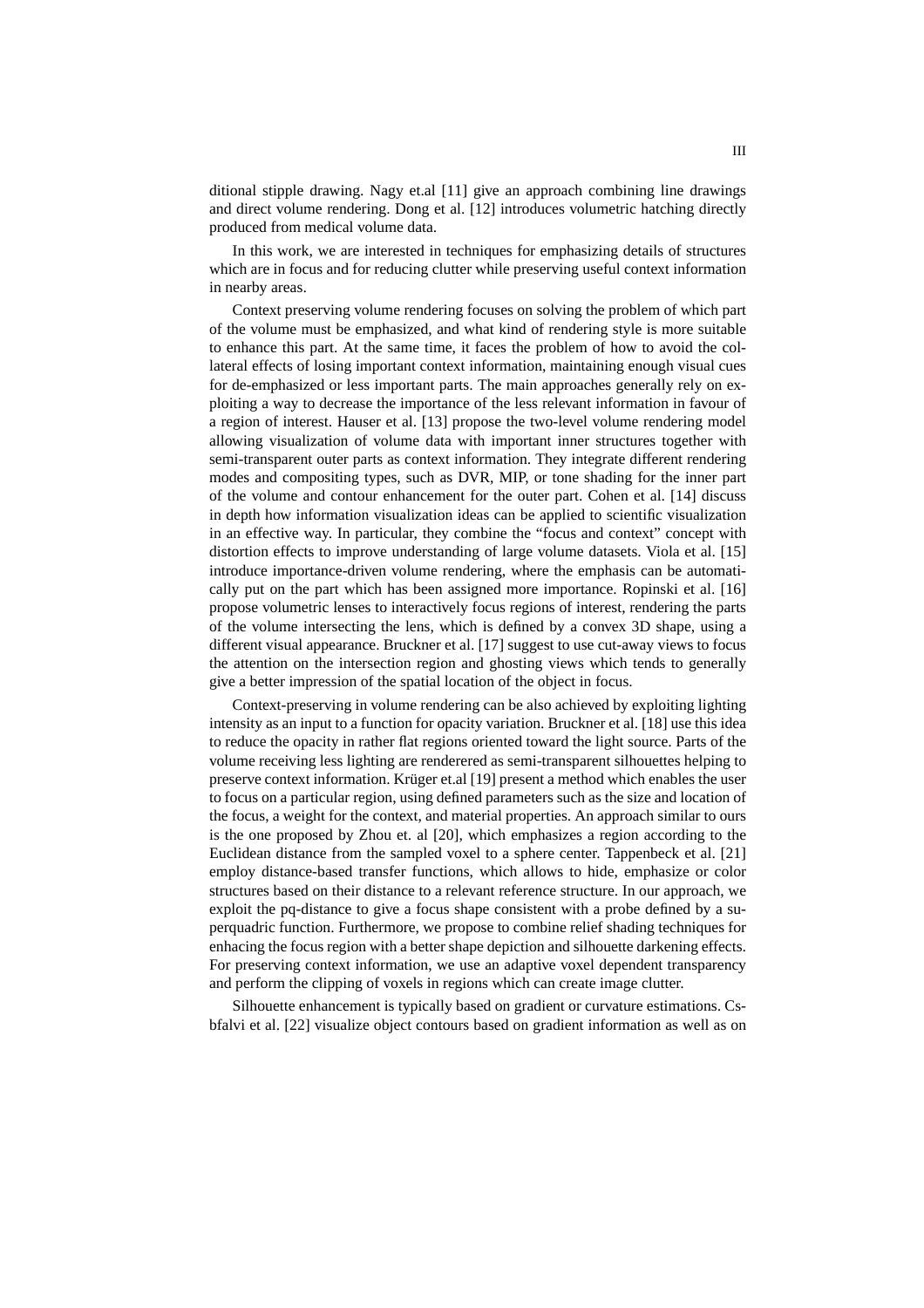the angle between viewing direction and gradient vector using depth-shaded maximum intensity projection. Kindlmann et al. [23] employ curvature along the view direction to achieve illustrative effects, such as ridge and valley enhancement. It is also common in medical illustrations to depict shape or surface details in a way that is inconsistent with physically-realizable lighting model. Inspired by the techniques used in cartography, Rusinkiewicz et al. [24] develop a non-photorealistic rendering strategy based on multiscale local toon shading. Based on it, we develop a non-photorealistic shading model applicable to volume rendering.

## **3 The Context-Preserving Focal Probe Model**

In our focal probe model we provide the possibility to interactively define a region of interest composed of a part in focus and its context. The focus and context information are separated by the assignment of different rendering styles, which allow to easily distinguish between the different parts. Nevertheless, the rendering styles can be smoothly blended to provide a more continuous effect.

We define the region of interest using a distance-based function which basically decrease the opacity of the samples according to its distance to the center. The focus rendering style is inspired by relief shading techniques to perform enhancement of shape details combined with a silhouette darkening effect. Meanwhile, the context style performs silhouette detection combined with a view-dependent transparency modulation effect. Finally, we clip all samples before the probe and saturate all samples behind it, in order to avoid cluttering results for rays intersecting the probe.

The presented model allows the user to translate, rotate or scale the probe size according to the requirements for an adequate visualization of the datasets.

#### **3.1 Background**

We will briefly describe the ray casting process along one viewing ray for simplicity's sake. We assume a volumetric scalar field as  $f(P) \in R$  ( $P \in R^3$ ), then denote the viewing ray direction by *V* and its nomalized vector by  $\hat{V}$ . Let  $P_i$  be the i-th sample location along a viewing ray *V*,  $f_i$  be the data value at  $P_i$ ,  $g_i$  be the gradient at  $P_i$  and  $\hat{g}_i$  be its normalized vector. We denote the gradient magnitude by  $\|g_i\|$ , and the normalized gradient magnitude by  $\|\hat{g}_i\|$ , which is  $\|g_i\|$  divided by the maximum magnitude  $\|g_{max}\|$ . Since the gradient has noise, we filter it using an interpolation function as below

$$
w_i = \text{smoothstep}(\|\hat{g}_i\|, g_l, g_h) \tag{1}
$$

where smoothstep is a cubic function defined by

smoothstep
$$
(t, a, b)
$$
 = 
$$
\begin{cases} 0 & \text{if } 0 \le t < a \\ \left(\frac{t-a}{b-a}\right)^2 \left(-2\left(\frac{t-a}{b-a}\right) + 3\right) & \text{if } a \le t \le b \\ 1 & \text{if } b < t \le 1 \end{cases}
$$
 (2)

Conventional volume rendering DVR uses the front-to-back alpha blending which employs a physically motivated absorption-plus-emission optical model, computing the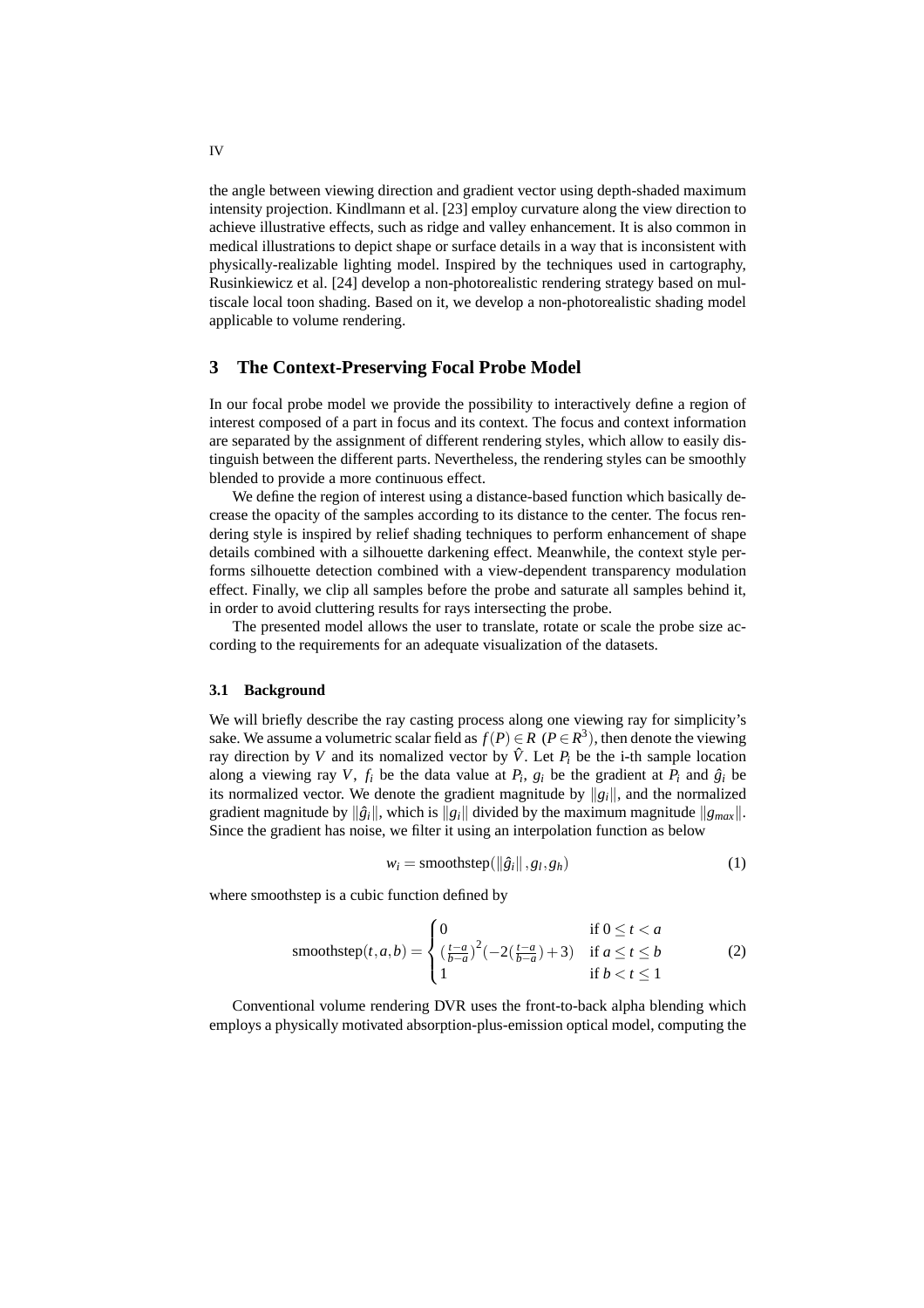accumulated opacity  $\alpha_i^*$  and color  $c_i^* = (r_i^*, g_i^*, b_i^*)$  at step *i* with regular increment  $\Delta s = ||P_i - P_{i-1}||$  along the viewing ray *V* as follows

$$
\begin{cases} c_i^* &= c_{i-1}^* + (1 - \alpha_{i-1}^*)\alpha_i c_i \\ \alpha_i^* &= \alpha_{i-1}^* + (1 - \alpha_{i-1}^*)\alpha_i \end{cases} \tag{3}
$$

where  $\alpha_i$  and  $c_i = (r_i, g_i, b_i)$  are the opacity and color respectively at  $P_i$ , both derived from the transfer function.

The light properties make it possible to enhance objects for a variety of effects. Before accumulating, generally we use the traditional Phong model to perform a shading effect by modifying the color  $c_i$  to be the shaded color  $c_{i,shaded}$  as below

$$
c_{i, \text{shaded}} = \lambda_i c_i \tag{4}
$$

where

$$
\lambda_i = k_a + \sum_{\text{lights}} k_d (\hat{L} \cdot \hat{g}_i) + k_s (|\hat{H} \cdot \hat{g}_i|)^{k_e}
$$
 (5)

 $k_a, k_d$  and  $k_s$  are the ambient, diffuse and specular lighting coefficients.  $\hat{L}$  is the normalized light vector,  $\hat{H}$  is the normalized half-way vector, and  $k_e$  is the shininess constant.

After shading, we denote the opacity at  $P_i$  by  $\alpha_{i,shaded}$ , which basically follows the same variation as color in Eq. 4. Then we substitute  $c_i$  with  $c_{i,shaded}$  and  $\alpha_i$  with  $\alpha_{i,shaded}$ into Eq. 3 performing the normal accumulation process.

#### **3.2 Probe Shapes**

Medical datasets can capture quite heterogeneous parts of the human body, varying in a wide range of physical dimensions. For a satisfactory exploration of diverse volume datasets we propose to use an exploration tool based on the superquadrics family functions. These functions provide us a flexible and relative simple solution for modelling rounded or sharp corners for a variety of basis geometric shapes (See Fig. 1).



**Fig. 1:** *Some superquadrics shapes.*

We use a geometric distance based on the pq-norm to define the superquadric. Since it provides us with a distance function, we can use it to define a probe center.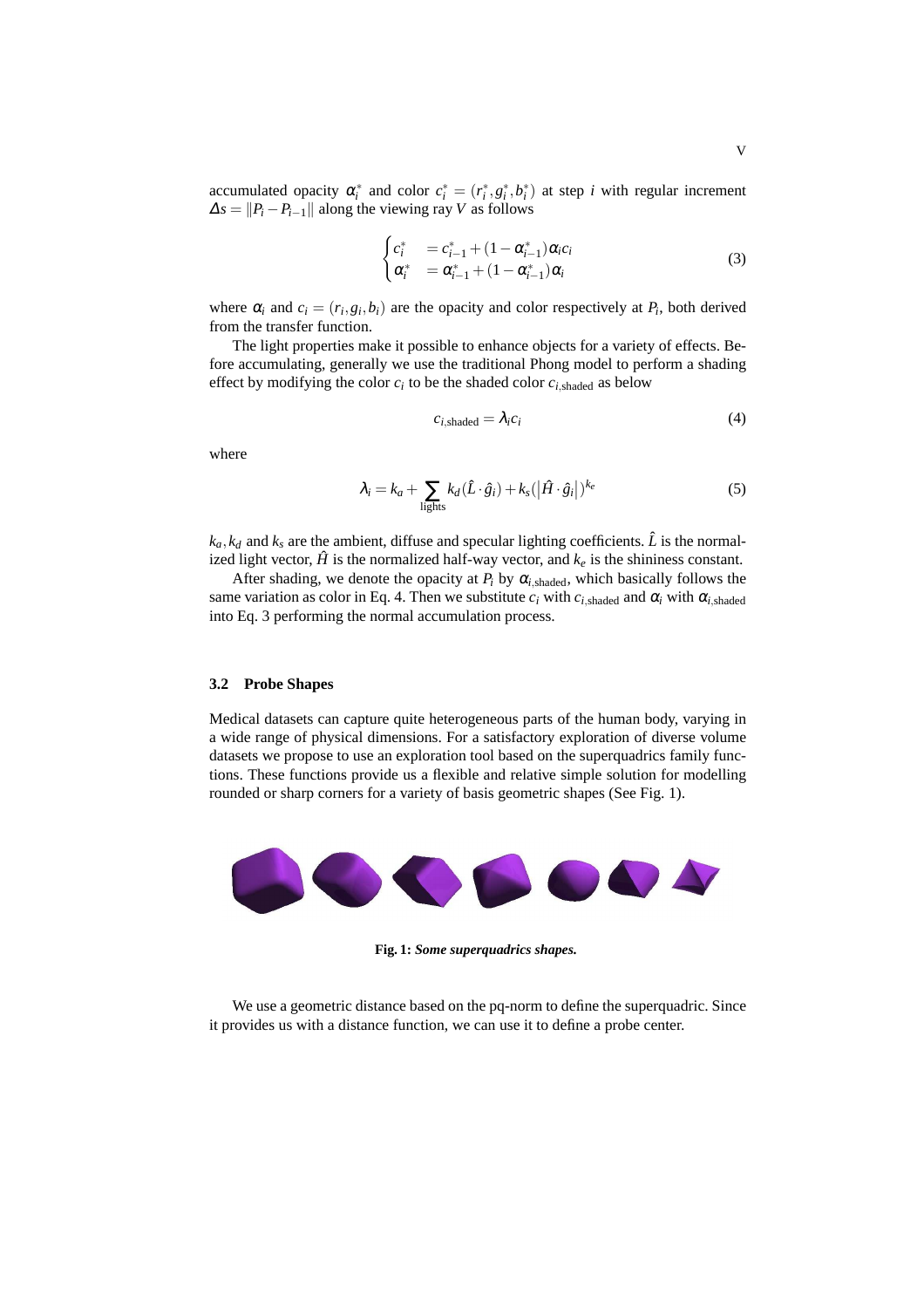The pq-norm for a sample  $P_i$  with  $x_i, y_i, z_i$  coordinates is defined by

$$
||P_i||^{pq} = ||(||(x_i, y_i)||^p, z_i)||^q
$$
\n(6)

where

$$
||(x_i, y_i)||^p = (|x_i|^p + |y_i|^p)^{\frac{1}{p}}
$$
\n(7)

is p-norm, which is the generalization of the Euclidean metric  $(p = 2)$ . As shown in Fig. 2, various consistent focus shapes can be obtained by using different *p* and *q* values.



**Fig. 2: Probe shapes.** We have tested various probe shapes, including rounded cubic ( $p = 4$ , *q* = 4*), cylindrical (* $p = 2$ *,*  $q = 4$ *) and spherical (* $p = 2$ *,*  $q = 2$ *).* 

#### **3.3 Distance based Merging of Rendering Styles**

In our focal probe model we propose to employ different rendering styles corresponding with the focus and the context region. One idea could be to use a particular threshold to differentiate between the different zones within the probe, but this decision can lead to sharp transitions with a continuity loss in the resulting rendering. Instead, we propose to merge both rendering styles using a distance-based function *d<sup>i</sup>* having a plateau for the focus region determined by  $\rho$  ( $0 \le \rho \le 1$ ), which can be interactively adjusted by the end user of the system.

$$
d_i = \begin{cases} 1 & \text{if } 0 \leq ||P_i||^{pq} \leq \rho \\ 1 - g_\beta\left(\frac{||P_i||^{pq} - \rho}{1 - \rho}\right) & \text{if } \rho < ||P_i||^{pq} \leq 1 \end{cases} \tag{8}
$$

where

$$
g_{\beta}(t) = \frac{t}{e^{\beta}(1-t) + t} \tag{9}
$$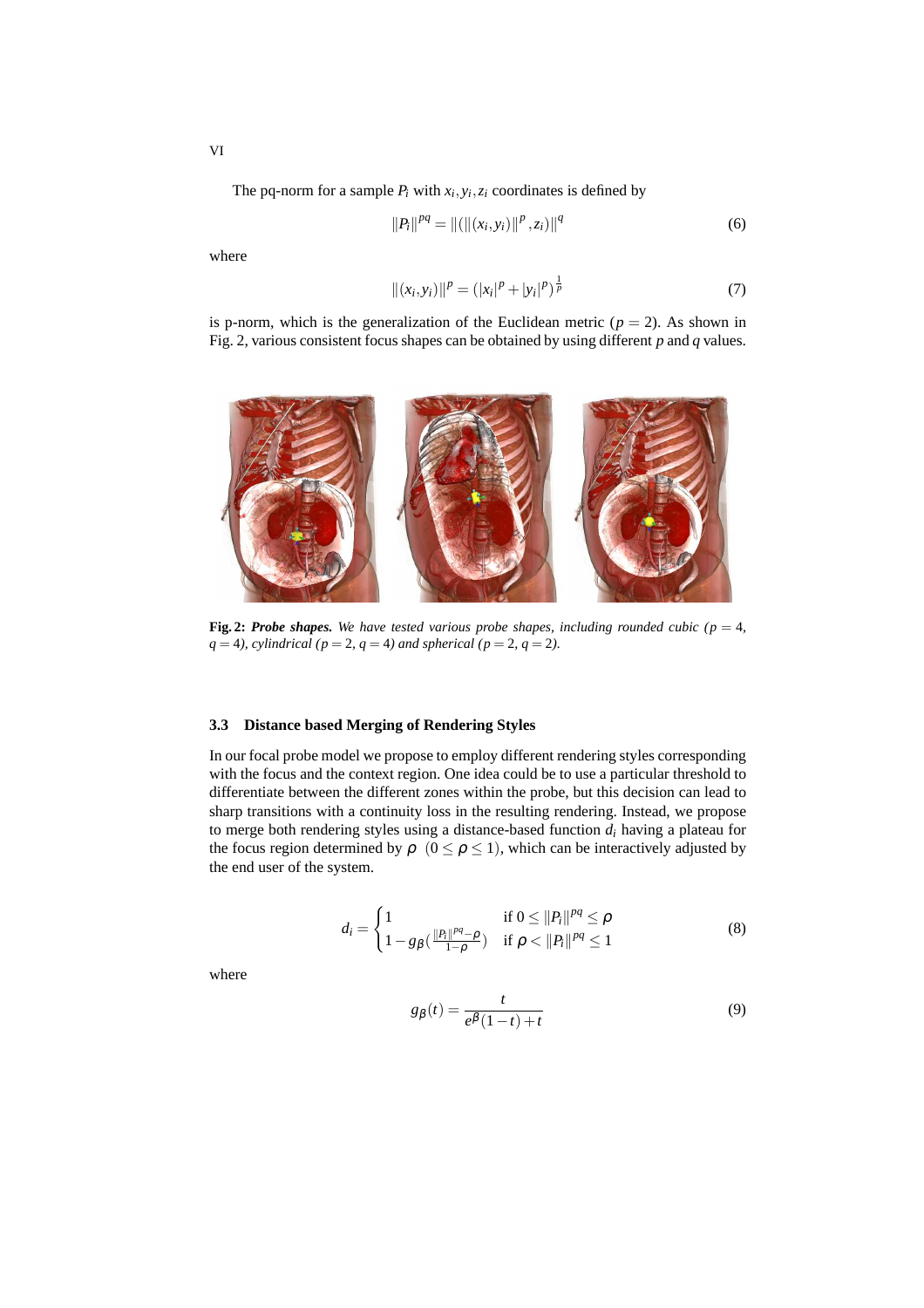

**Fig. 3:** *Distance based function.*

is the schlick rational function [25]. We use  $\beta$  ( $\beta$  < 0) for having a smoother or sharper decreasing value of the context region.

We use different rendering styles for the focus and context regions which will be introduced later. Let  $(c_{i,\text{focus}}, \alpha_{i,\text{focus}})$  and  $(c_{i,\text{context}}, \alpha_{i,\text{context}})$  be the color and opacity at  $P_i$  defined by these rendering styles, our proposed blending strategy is performed by using  $d_i$  as focus fraction (See Eq. 10).

$$
\begin{cases}\nc_{i,\text{blend}} = d_i c_{i,\text{focus}} + (1 - d_i) c_{i,\text{context}} \\
\alpha_{i,\text{blend}} = d_i \alpha_{i,\text{focus}} + (1 - d_i) \alpha_{i,\text{context}}\n\end{cases}
$$
\n(10)

After blending,  $c_i$  is substituted by  $c_{i,\text{blend}}$  and  $\alpha_i$  by  $\alpha_{i,\text{blend}}$  into Eq. 3 performing the normal accumulation in the rendering pipeline.

#### **3.4 Focus Model**

Next, we propose a rendering style which performs better shape depiction for the focus region based on traditional DVR and non-photorealistic techniques (See Fig. 4). In particular, we perform a silhouette darkening effect based on the following detector

$$
s_i = w_i * \text{smoothstep}(1 - |\hat{g}_i \cdot \hat{V}|, s_i, s_h)
$$
\n(11)

where  $s_l$  and  $s_h$  control the silhouette sharpness. The focus color  $c_{i,\text{focus}}$  and opacity  $\alpha$ <sup>*i*</sup>, focus at  $P$ <sup>*i*</sup> are defined by

$$
\begin{cases} c_{i,\text{focus}} = (1 - s_i)r_ic_i\\ \alpha_{i,\text{focus}} = r_i\alpha_i \end{cases} \tag{12}
$$

where  $r_i$  is a shading factor implementing an illustrative effect explained next and defined by Eq. 14. We combine the previous color darkening processing with an illustrative relief shading effect. Principles in relief shading [24] advise to ommit shadows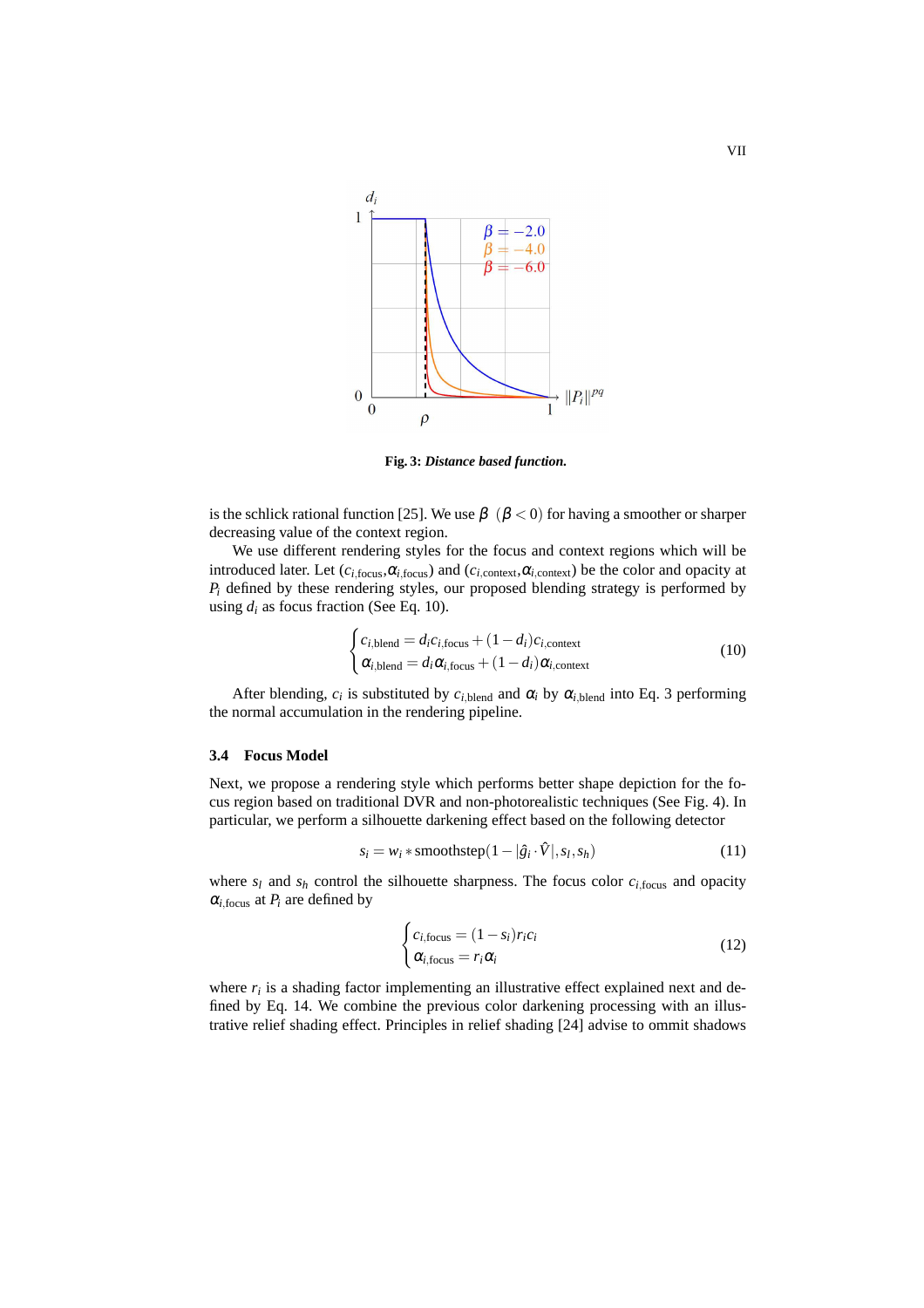

**Fig. 4:** *Comparison between a probe with and without focus. On the left image we provide an example of a normal probe without focus. Notice how the sternum bone hides part of the heart. Besides, flesh and lung tissues create a cluttering effect as they cover part of neighbour structures. On the right image, we show the same situation using a context-preserving focal probe. In this case, heart is right focused, no cluttering is created around it. Furthermore, context information is preserved and previously hidden vessel structures are now better identified.*

and specular effects, exaggerate the height of ridges and valleys in the object shape and use a particular lighting effect which appears to originate as from the top of the image. Furthermore, these principles suggest to locally adjust light direction in order to homogenously light the interesting part of the volume. Finally, to support multiscale toon-shading effects, it is recommended to blend between different smoothed versions of the volume.

Applying inside our system Rusinkiewicz et al.'s techniques based on relief shading, requires a special preprocessing to produce smoothed versions of the volume dataset for multiscale-based effects. In our model we will apply similar basis concepts in order for detail enhancement without necessity of preprocessing. We compute on the fly a local version  $\hat{n}_i$  of the smoothed normal, accesing samples located at positions  $x_{i\pm 1}$ ,  $y_{i\pm 1}$  and  $z_{i\pm1}$  for a sample at  $P_i$  with  $x_i, y_i, z_i$  coordinates. Next, we make a local light adjustment at each sample, computing the new light position  $L_i^*$  at  $P_i$  based on the global light position *L*, and the smoothed normal  $\hat{n}_i$  at  $P_i$ . For this purpose, we create a light which is perpendicular to the smoothed normal  $\hat{n_i}$ , exaggerating the shading effect for ridges and valleys in our volume (See Eq. 13).

$$
L_i^* = L - \hat{n}_i(\hat{n}_i \cdot L) \tag{13}
$$

Furthermore, as shown in Eq. 14, we use the original shading  $\hat{L} \cdot \hat{g}_i$  as a basis for the lighting of the diffuse component, thus to avoid the appearance of excessively dark zones in the final rendering. Next, we sum the contribution of the  $P_i$  local light  $\hat{L}_i^* \cdot \hat{g}_i$ . Finally, we have altered the local lighting to produce a toon shading effect, just clamping  $\hat{L}_i^* \cdot \hat{g}_i$  between 0 and 1 and multiplying the result by the toon shading factor *a*.

$$
r_i = k_a + k_d (\hat{L} \cdot \hat{g}_i + a * \text{clamp}_{[0..1]}(\hat{L}_i^* \cdot \hat{g}_i))
$$
(14)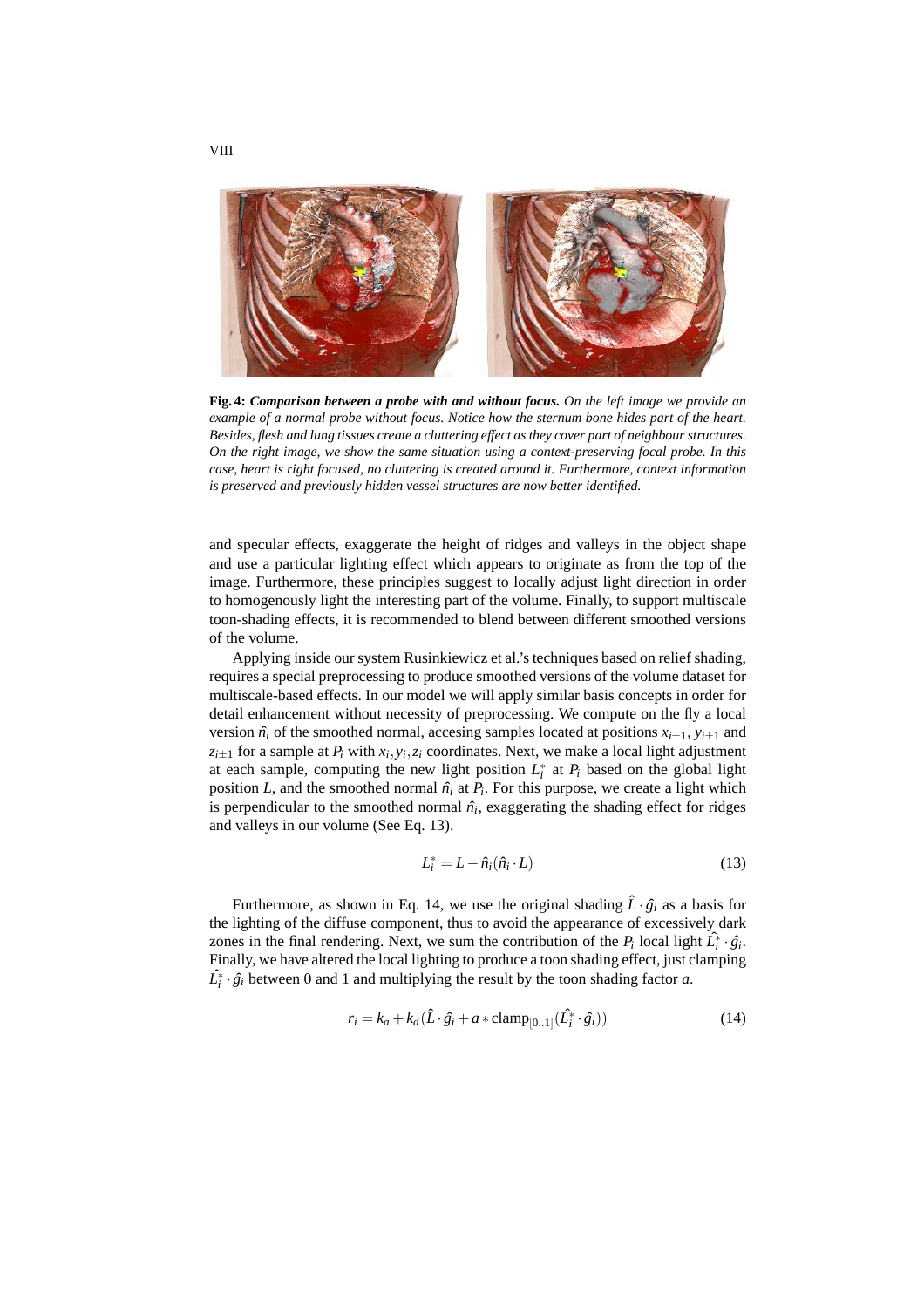#### **3.5 Context Model**

The rendering style proposed for the context region is based on view-dependent transparency and silhouette detection. The context color  $c_{i, \text{context}}$  and opacity  $\alpha_{i, \text{context}}$  at  $P_i$ are defined by

$$
\begin{cases} c_{i,\text{context}} = \lambda_i c_i \\ \alpha_{i,\text{context}} = h(\theta) s_i \lambda_i \alpha_i \end{cases}
$$
 (15)

where

$$
h(\theta) = \begin{cases} 0 & \text{if } 0 \le \theta \le \varphi \\ 1 - \frac{\cos \theta - \cos \varphi}{\cos \phi - \cos \varphi} & \text{if } \varphi < \theta \le \varphi \end{cases}
$$
(16)

Shown by the left most image in Fig. 5,  $\theta$  is the angle formed by the *O* vector connecting the eye position with the probe center and the viewing direction  $V$ ,  $\phi$  is the angle defining the maximum angle for rays intersecting the probe, and finally  $\varphi$ the angle defining rays passing through the focus region. The shading factor  $\lambda_i$  has been previously defined by Eq. 5. The  $\alpha_{i, \text{context}}$  parameter introduces a view-depent effect, giving more opacity to voxels in the outer part of the probe and increasing the transparency as samples are closer to the probe center.

The use of volumetric probes entails the problem of possible occlusion due to the voxels situated between the eye position and the probe. This is also valid for voxels in the context region, which can impede the correct visualization of our interest region. We illustrate this problem in the right image of Fig. 5. Therefore, a reasonable strategy seems to cancel the accumulated color just before the first intersection of the viewing ray with the probe, corresponding to the red cone in the right of Fig. 5. Samples in the context region behind the probe focus are ignored, and following samples in the volume are blended with the background contributing less to the final accumulated color along the ray.



**Fig. 5:** *Context definition for focal probes In the left image, for a sample P<sup>i</sup> in the context region, we define the* θ *angle which decides how much the context will be displayed. In the right, voxel clipping is performed in order to produce a non cluttered render image.*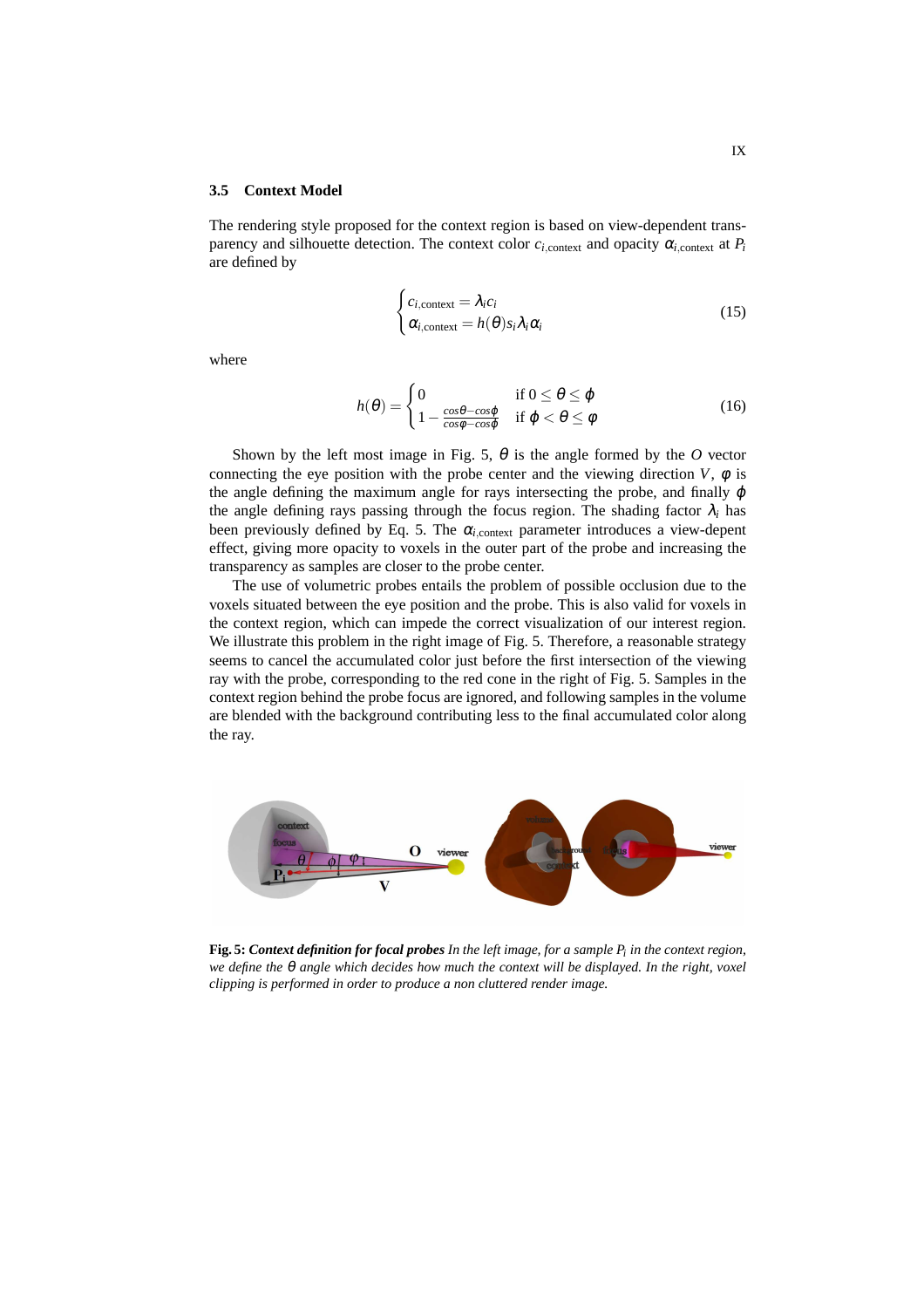### **4 Results**

We report on the results obtained when performing exploration of medical datasets by using our focal probe model. We have tested the proposed technique with a variety of volumetric medical datasets. We discuss the results obtained with the inspection of a  $512 \times 512 \times 1559$  whole body contrast and a  $512 \times 512 \times 743$  torax study, both CT<sup>1</sup> with 16*bit*/*sample*.

Regarding the focal probe model, we employ the following parameter configuration. We use  $\beta = -2.0$  for having a smooth transition between the focus and context information (See Fig.3). To separate the focus and context regions, we adjust the  $\rho$  parameter in the interval  $[0.4, 0.7]$ . For gradient filtering we compute the  $w_i$  interpolation function with  $g_l = 0.015$  and  $g_h = 0.95$ . Related with the non-photorealistic shading, we control the silhouette detector  $s_i$  using  $s_l = 0.7$  and  $s_h = 0.95$  for a fine silhouette enhancement without creating cluttering owing to low gradient values. We define the toon shading factor  $a = 3.0$  to enhance lighting differences between ridges and valleys in the focus region.

As described in Fig. 3 the behaviour of our focal probe model establishes a center of attention, fitting in the region around of the probe center. Transparency is modulated by the *d<sup>i</sup>* distance based function and its effect results in more transparency for voxels in the context region. In Fig. 6 we can appreciate the effect of an interactive incursion of a focal probe within the whole human body CT. At the beginning, the probe acts just as a clipping sphere and as soon as the center of the probe is inside the volume, the focus effect becomes visible, as well as the context-preserving effect showing contour shapes. When exploring parts of the volume which are too deep, voxel clipping becomes active.



**Fig. 6:** *Context-preserving focal probe. From left to right we increase the focal probe penetration stopping when the heart is right focussed in the center of the probe.*

Using the silhouette darkening effect we can depict shape borders using a darker color and enhancing the shape over its background. In Fig. 7 we show a series of snap-

X

<sup>&</sup>lt;sup>1</sup> Source: Geneva University Hospital, Radiology Department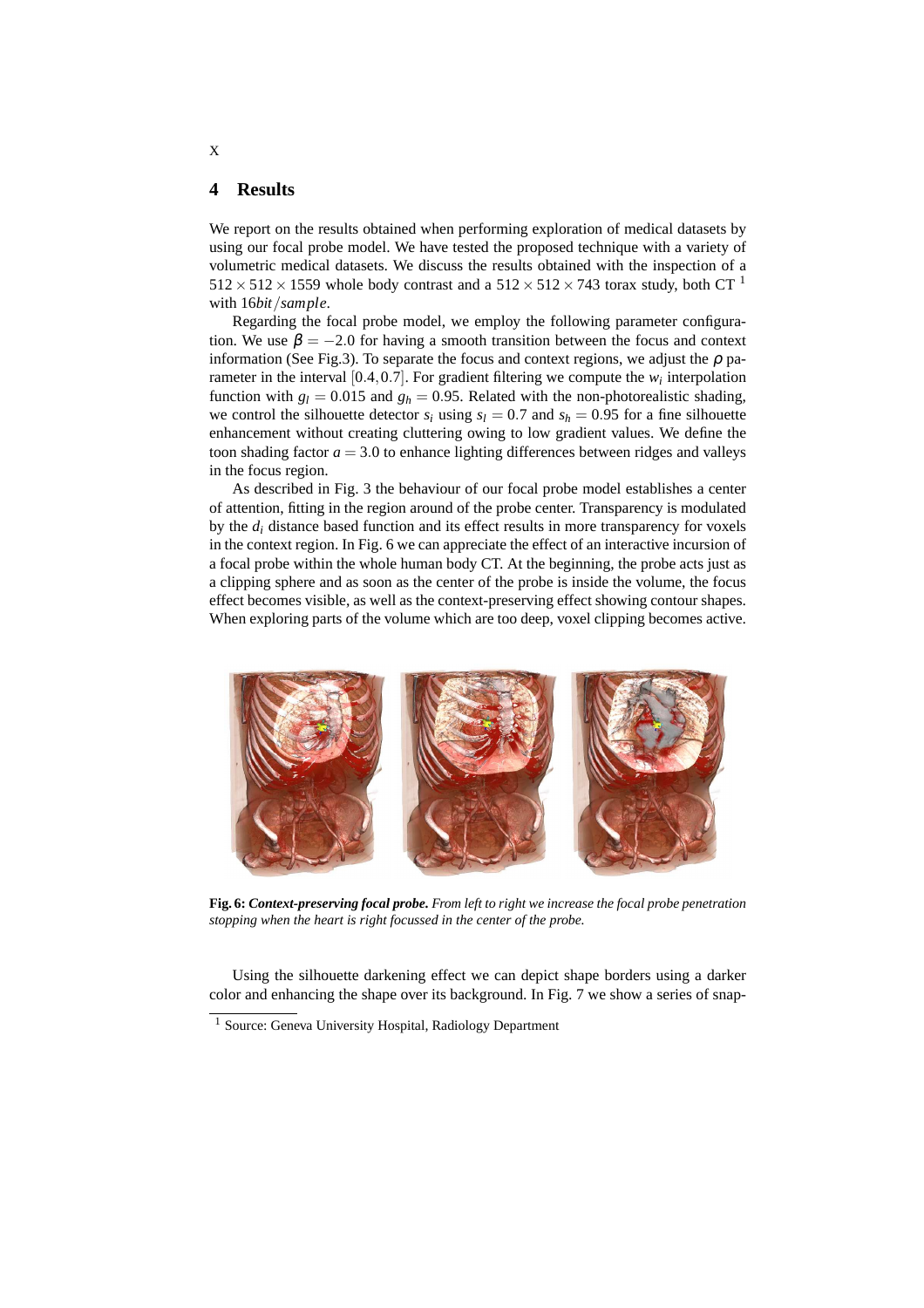shots of our volume renderer varying the parameter  $s_h$  of Eq. 11, which indicates the threshold value above which a sample is considered a border shape.



**Fig. 7:** *Silhouette darkening effect. From left to right, no silhouette darkening*  $s_h = 1$ *, silhouette darkening with*  $s_h = 0.8$  *and*  $s_h = 0.4$ *.* 

The relief shading technique, described in Sec. 3.4, allows the user to appreciate additional details within the focus region, exaggerating the lighting effect by using a perpendicular light for each voxel (See Fig. 8). In our approach we rely on a local version of the smoothed normals, and for this reason, the enhanced details are limited to local details, normally corresponding to high frequencies in the volume.



**Fig. 8:** *Relief shading effect. On the left we show a probe focus without relief shading. On the right we show the same viewpoint with relief shading for the focus probe. Notice the how high frecuency details are highlighted.*

## **5 Conclusion**

We have described an alternative focal probe model for interactive exploration of medical volumetric datasets. The key feature of our approach relies on the enhancement of natural filtering mechanisms of humans to separate and abstract information.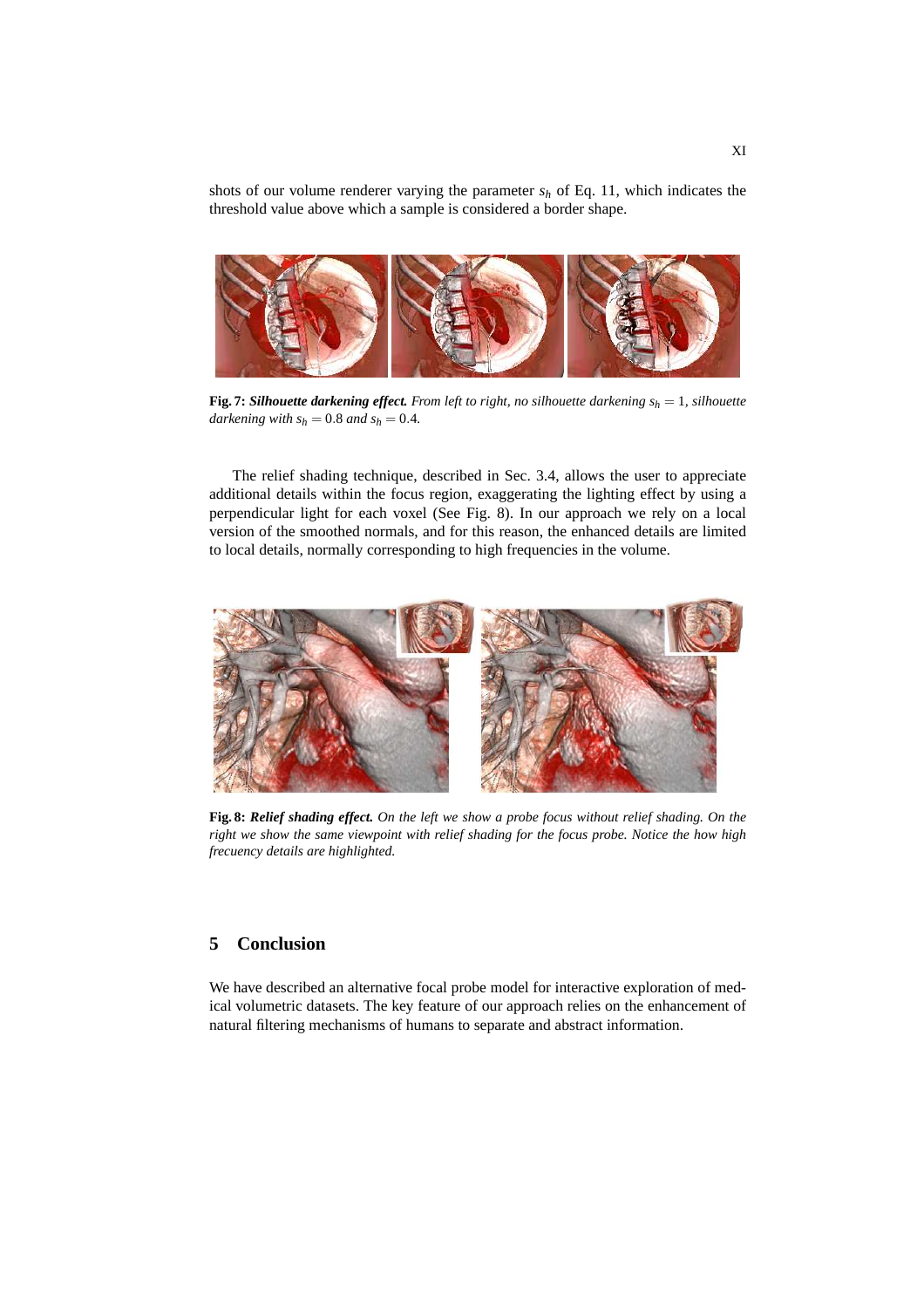Our model is based on the development of different rendering styles for the focus and context information. The superquadrics family functions are used to get consistent focus shapes. Furthermore, we propose an adaptive voxel shading, based on illustrative non-photorealistic techniques, in order to enhance shape depiction in the focus region. In addition, we use silhouette detection to convey better structure cues in the focus region and to preserve the context information in the outer part. Finally, we propose a strategy to smoothly blend both rendering styles.

A particular clipping strategy is performed for voxels in front of the probe and behind it, in order to solve the occlusion problem and to avoid the creation of a noisy background.

**Acknowledgments:** This work is partially supported by the EU Marie Curie Program under the 3DANATOMICALHUMAN project (MRTN-CT-2006-035763).

#### **References**

- 1. Engel, K., Hadwiger, M., Kniss, J., Rezk-Salama, C., Weiskopf, D.: Real-time Volume Graphics. AK-Peters (2006)
- 2. Gobbetti, E., Marton, F., Iglesias-Guitián, J.A.: A single-pass GPU ray casting framework for interactive out-of-core rendering of massive volumetric datasets. The Visual Computer **24**(7–9) (2008) 797–806
- 3. Crassin, C., Neyret, F., Lefebvre, S., Eisemann, E.: Gigavoxels: Ray-guided streaming for efficient and detailed voxel rendering. In: ACM SIGGRAPH Symposium on Interactive 3D Graphics and Games (I3D). (2009) 15–22
- 4. Hendee, W.R., Wells, P.N.T.: The perception of visual information.Springer,New York. (1997)
- 5. Ware, C.: Information Visualization:Perception for Design. Morgan Kaufmann Publishers, San Francisco (Second Edition; 2004)
- 6. Smolnik, S., Nastansky, L., Knieps, T.: Mental representations and visualization processes in organizational memories. In: Proceedings of the Seventh International Conference on Information Visualization (IV03), Los Alamitos, CA, USA, IEEE Computer Society (2003) 568–575
- 7. Thomas, R.J., Strothotte, T.: Motion enhanced visualization in support of information fusion. In: Proceedings of International Conference on Imaging Science, Systems, and Technology(CISST2001), Las Vegas, CSREA Press 492–497
- 8. Ebert, D., Rheingans, P.: Volume illustration: non-photorealistic rendering of volume models. In: Proceedings of IEEE Visualization. (2000) 195–202
- 9. Treavett, S.M.F., Chen, M.: Pen-and-ink rendering in volume visualization. In: Visualization'00: Proceedings of the 11th IEEE Visualization 2000 Conference (VIS 2000), Washington, DC, USA, IEEE Computer Society (2000)
- 10. Lu, A., Morris, C.J., Ebert, D.S.: Non-photorealistic volume rendering using stippling techniques. In: Proceedings of IEEE Visualization. (2002) 211–218
- 11. Nagy, Z., Schneider, J., Westermann, R.: Interactive volume illustration. In: Proceedings of Vision, Modeling, and Visualization. (2002) 497–504
- 12. Dong, F., Clapworthy, G.J., Lin, H., Krokos, M.A.: Nonphotorealistic rendering of medical volume data. IEEE Comput. Graph. Appl. **23**(4) (2003) 44–52
- 13. Hauser, H., Mroz, L., Bischiand, G.I., Gröller, M.E.: Two-level volume rendering. IEEE Transactions on Visualization and Computer Graphics **7(3)** (2001) 242–252